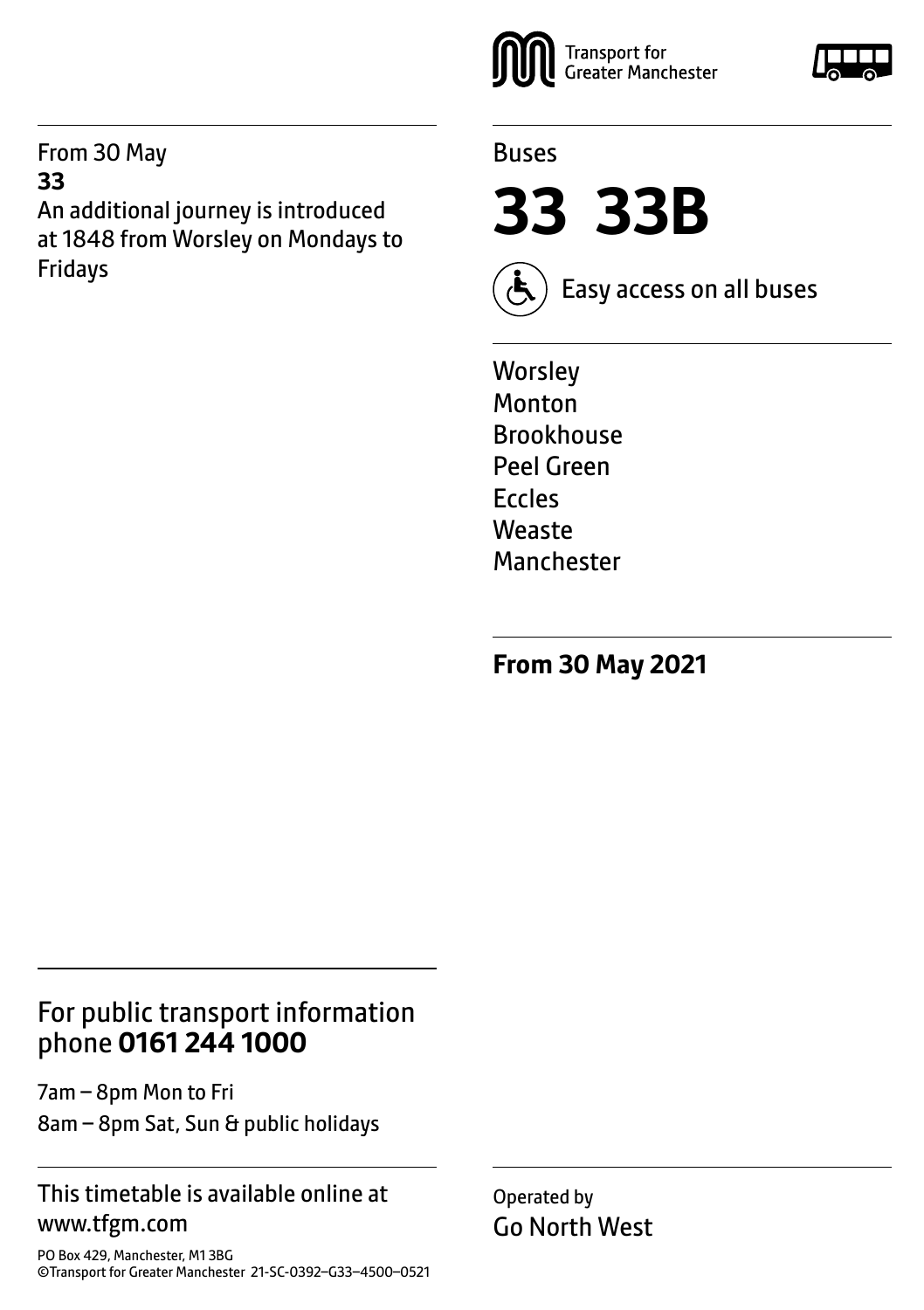# Additional information

# Alternative format

To ask for leaflets to be sent to you, or to request large print, Braille or recorded information phone 0161 244 1000 or visit www.tfgm.com

# Easy access on buses



 Journeys run with low floor buses have no steps at the entrance, making getting on and off easier. Where shown, low floor buses have a ramp for access and a dedicated space for wheelchairs and pushchairs inside the bus. The bus operator will always try to provide easy access services where these services are scheduled to run.

# Using this timetable

Timetables show the direction of travel, bus numbers and the days of the week. Main stops on the route are listed on the left. Where no time is shown against a particular stop, the bus does not stop there on that journey. Check any letters which are shown in the timetable against the key at the bottom of the page.

# Where to find information about service changes

www.tfgm.com Bus station posters Leaflets from outlets.

# Tickets and information

Bus companies offer a range of tickets for use on their own buses. For travel on any service in the County, use System One tickets, including DaySaver. Travelshops provide tickets, information and journey planning advice on buses, trains and trams for work and pleasure.

# Using the 24 hour clock

Times are shown in four figures. The first two are the hour and the last two are the minutes.

0753 is 53 minutes past 7am 1953 is 53 minutes past 7pm



# Operator details

#### **Go North West**

Queens Road Depot Boyle Street **Manchester** M8 8UE Telephone 0330 1234 121 email ask@gonorthwest.co.uk

# **Travelshops**

#### **Eccles Church Street**

Mon to Fri 7.30am to 4pm Sat 8am to 11.45am and 12.30pm to 3.30pm Sunday\* Closed

#### **Manchester Shudehill Interchange**

Mon to Sat 7am to 6pm Sunday Closed Public hols 10am to 1.45pm and 2.30pm to 5.30pm

\*Including public holidays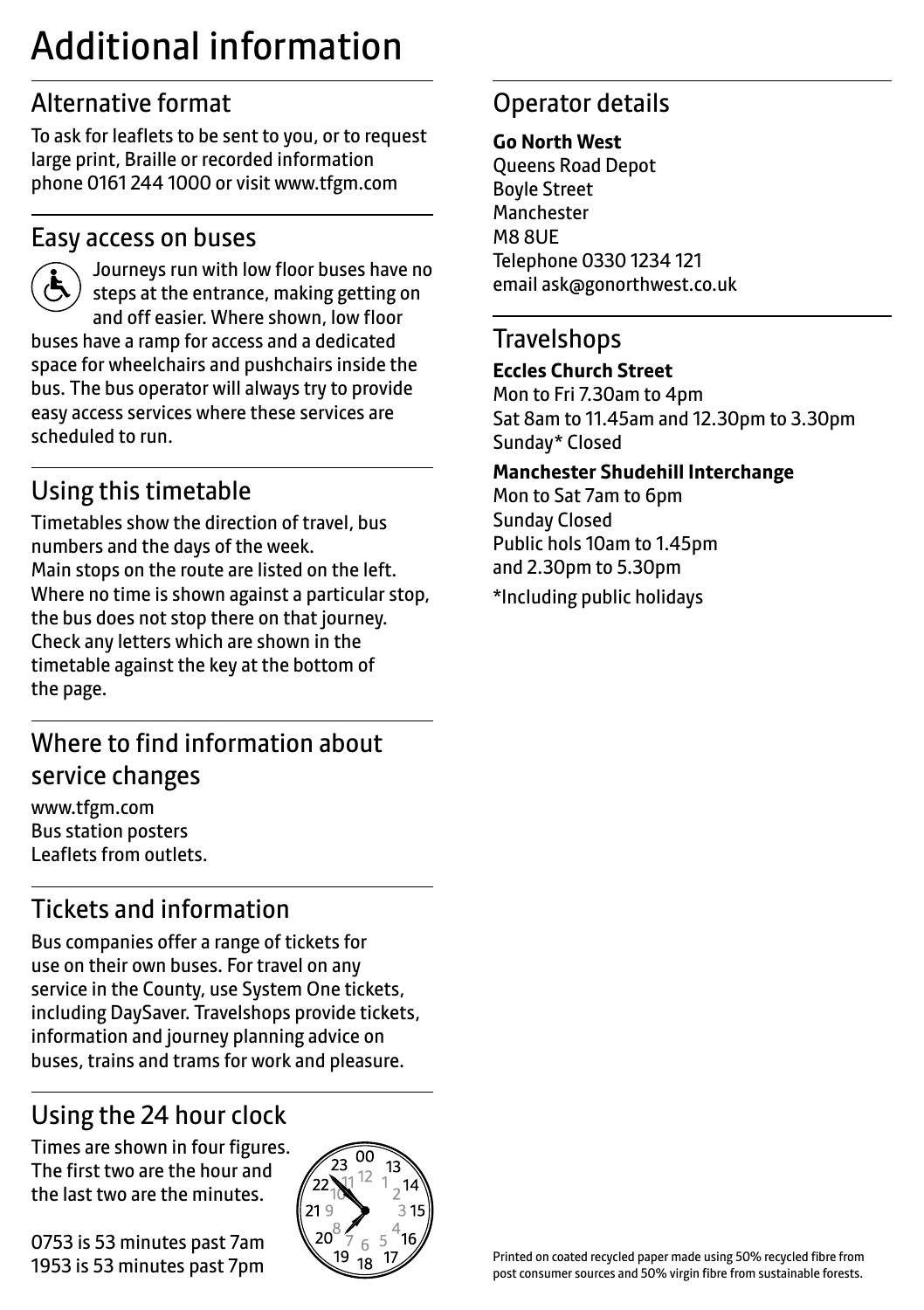### Mondays to Fridays

|                                   | 33B       | 33                  | 33   | 33             | 33   | 33                  | 33   | 33   | 33   | 33                 |       | 33   | 33   | 33   | 33   |       | 33   | 33   | 33   |
|-----------------------------------|-----------|---------------------|------|----------------|------|---------------------|------|------|------|--------------------|-------|------|------|------|------|-------|------|------|------|
| Brookhouse, Shops                 | 0505      |                     |      |                |      |                     |      |      |      |                    |       |      |      |      |      |       |      |      |      |
| <b>Worsley, Court House</b>       |           |                     |      | 0540 0610 0640 | 0710 | 0740                | 0810 |      |      | 0840 0910 0940 and |       | 1440 | 1514 | 1544 | 1618 | and   | 1818 | 1848 | 1914 |
| Eccles, Interchange               | 0514      | 0552                | 0625 | 0655           | 0726 | 0756                | 0826 | 0856 |      | 0926 0956          | every | 1456 | 1530 | 1600 | 1634 | every | 1834 | 1906 | 1926 |
| Weaste, Langworthy Road           | 0522      | 0600                | 0633 | 0704           | 0736 | 0807                | 0837 | 0905 | 0935 | 1005               | 30    | 1505 | 1539 | 1609 | 1643 | 30    | 1843 | 1914 | 1933 |
| Manchester, Piccadilly Gardens    | 0539      | 0617                | 0651 | 0727           | 0800 | 0832                | 0902 | 0927 | 0957 | 1027               | mins  | 1527 | 1601 | 1631 | 1705 | mins  | 1905 | 1932 | 1949 |
| Manchester, Shudehill Interchange |           | 0544 0622 0656 0732 |      |                |      | 0805 0838 0908 0932 |      |      |      | 1002 1032          | until | 1532 | 1606 | 1636 | 1710 | until | 1910 | 1937 | 1954 |
|                                   | M         | M                   | M    |                |      |                     |      |      |      |                    |       |      |      |      |      |       |      |      |      |
|                                   | 33        | 33                  | 33   |                |      |                     |      |      |      |                    |       |      |      |      |      |       |      |      |      |
| <b>Worsley, Court House</b>       | 2013      |                     |      |                |      |                     |      |      |      |                    |       |      |      |      |      |       |      |      |      |
| Eccles, Interchange               | 2025      | 2130                | 2230 |                |      |                     |      |      |      |                    |       |      |      |      |      |       |      |      |      |
| Weaste, Langworthy Road           | 2032      | 2137                | 2237 |                |      |                     |      |      |      |                    |       |      |      |      |      |       |      |      |      |
| Manchester, Piccadilly Gardens    | 2047      | 2151                | 2251 |                |      |                     |      |      |      |                    |       |      |      |      |      |       |      |      |      |
| Manchester, Shudehill Interchange | 2052 2156 |                     | 2256 |                |      |                     |      |      |      |                    |       |      |      |      |      |       |      |      |      |

M – Journey provided with the financial support of Transport for Greater Manchester

W– All bus 33 and 33B journeys are run using easy access buses. See inside front cover of this leaflet for details

**Summer times:** between mid July and early September, some timetables will be different. Check www.tfgm.com for details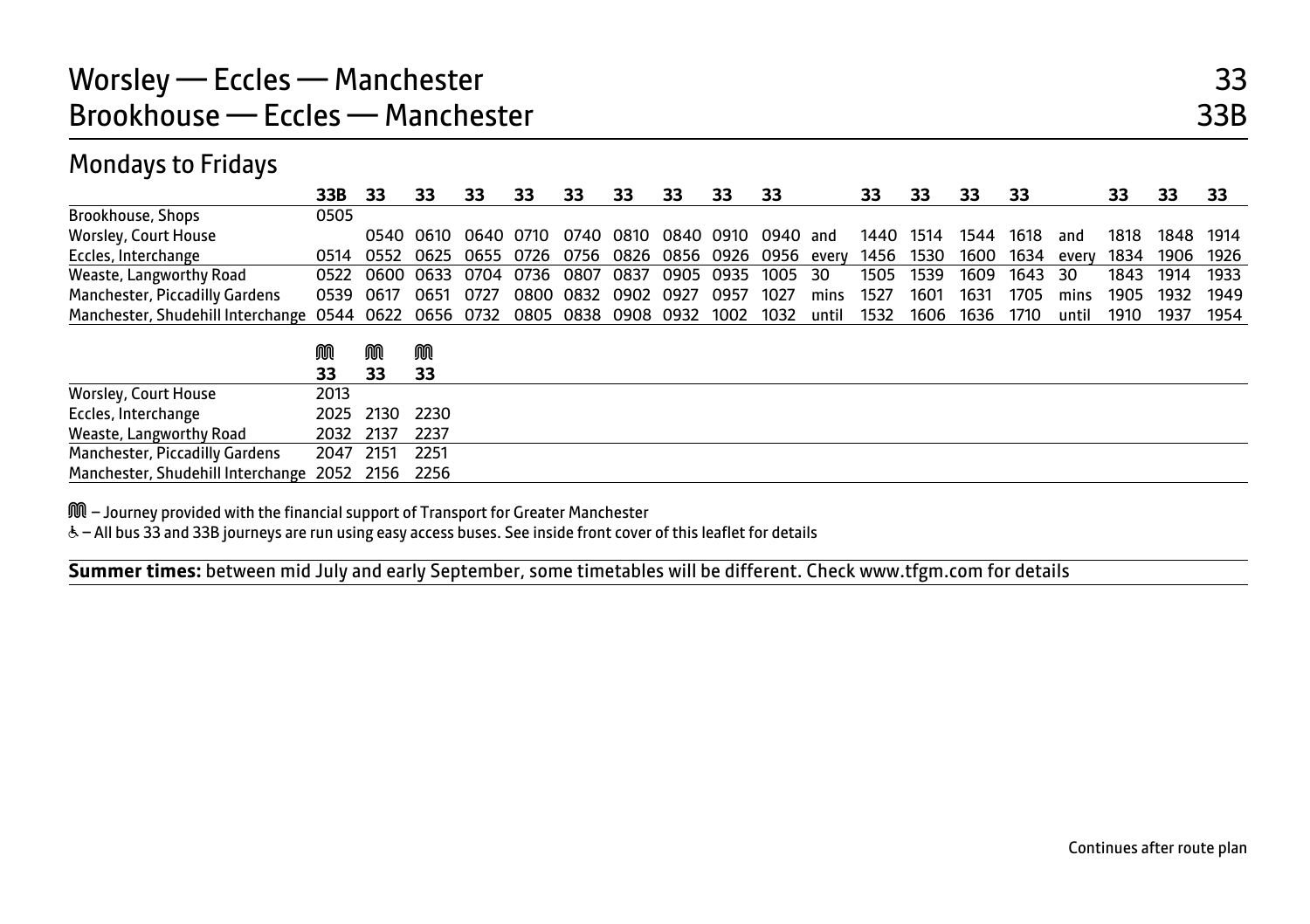

Transport for Greater Manchester uses reasonable endeavours to check the accuracy of information published and to publish changes to information in a timely manner. In no event will Transport for Greater Manchester be liable for any loss that may arise from this information being inaccurate.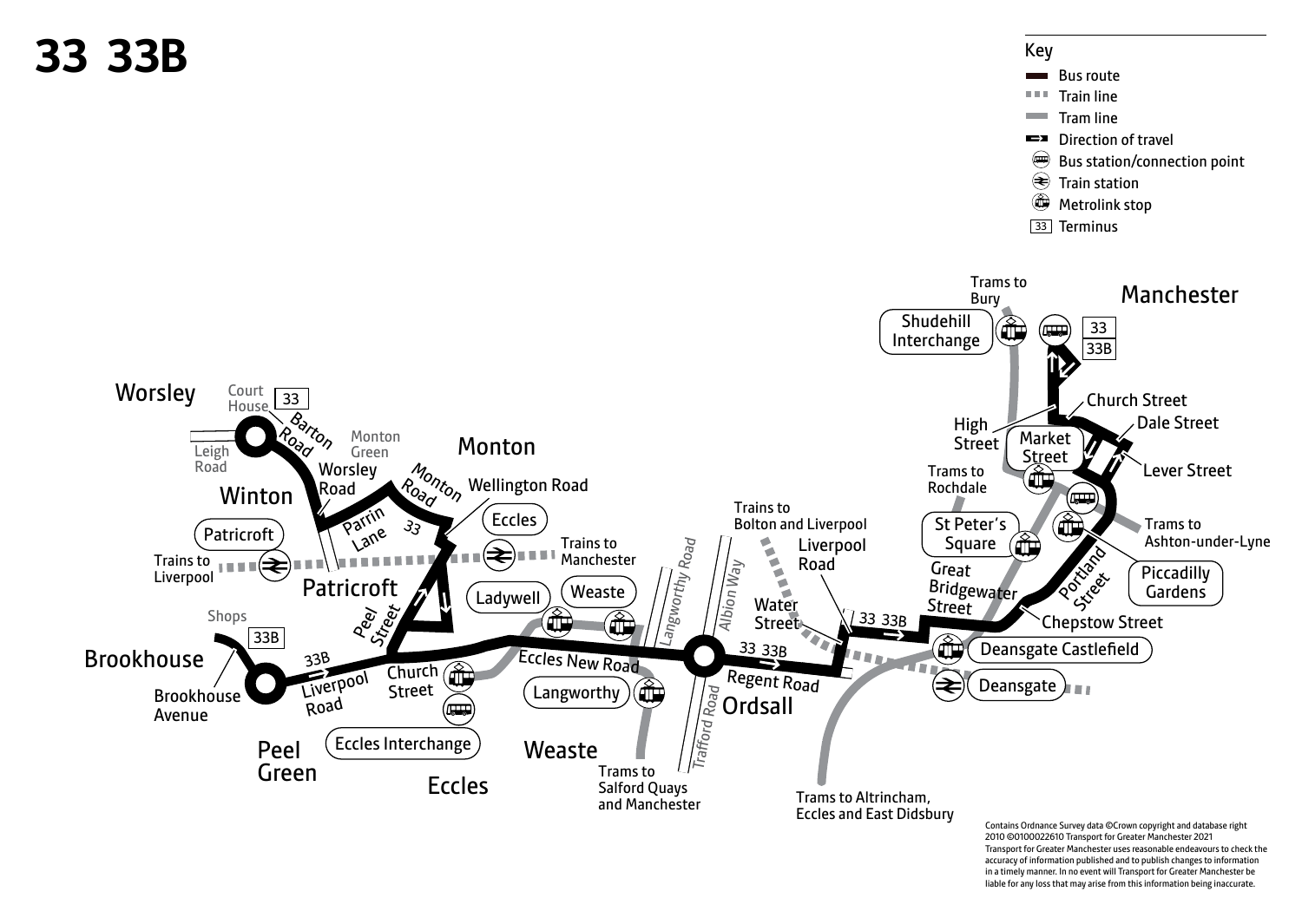# **Saturdays**

| <b>Worsley, Court House</b>                                                                                                       |  |  |  |  | 0705 0740 0810 0840 0913 0940 1010 1040 1110 1140 1210 and 1440 1511 1541 1611 1642 1712 1742   |  |  |  |  |  |
|-----------------------------------------------------------------------------------------------------------------------------------|--|--|--|--|-------------------------------------------------------------------------------------------------|--|--|--|--|--|
| Eccles, Interchange                                                                                                               |  |  |  |  | 0712 0747 0817 0849 0922 0952 1022 1057 1127 1157 1227 every 1457 1528 1558 1628 1659 1729 1759 |  |  |  |  |  |
| Weaste, Langworthy Road                                                                                                           |  |  |  |  | 0721 0756 0826 0858 0931 1001 1031 1105 1135 1205 1236 30 1506 1537 1607 1637 1708 1738 1808    |  |  |  |  |  |
| Manchester, Piccadilly Gardens                                                                                                    |  |  |  |  | 0737 0812 0843 0917 0950 1020 1054 1127 1157 1227 1259 mins 1529 1600 1630 1700 1731 1801 1831  |  |  |  |  |  |
| Manchester, Shudehill Interchange 0742 0817 0848 0922 0955 1025 1059 1132 1202 1232 1305 until 1535 1606 1636 1706 1737 1807 1837 |  |  |  |  |                                                                                                 |  |  |  |  |  |

|                                                            |                | ⋒                        | M | M |  |
|------------------------------------------------------------|----------------|--------------------------|---|---|--|
| <b>Worsley, Court House</b>                                | 1812 1913 2013 |                          |   |   |  |
| Eccles, Interchange                                        |                | 1829 1925 2025 2130 2230 |   |   |  |
| Weaste, Langworthy Road                                    |                | 1838 1932 2032 2137 2237 |   |   |  |
| Manchester, Piccadilly Gardens 1901 1948 2047 2151 2251    |                |                          |   |   |  |
| Manchester, Shudehill Interchange 1906 1953 2052 2156 2256 |                |                          |   |   |  |

### Sundays and public holidays (except Christmas and New Year period)

|                                                                                           |  |  |  | M | M | M | M                                                       |
|-------------------------------------------------------------------------------------------|--|--|--|---|---|---|---------------------------------------------------------|
| Eccles, Interchange                                                                       |  |  |  |   |   |   | 0840 0940 1040 1140 and 1740 1840 1930 2030 2130 2230   |
| Weaste, Langworthy Road                                                                   |  |  |  |   |   |   | 0848 0948 1048 1148 every 1748 1848 1937 2037 2137 2237 |
| Manchester, Piccadilly Gardens 0902 1002 1102 1205 hour 1805 1905 1951 2051 2151 2251     |  |  |  |   |   |   |                                                         |
| Manchester, Shudehill Interchange 0907 1007 1107 1211 until 1811 1910 1956 2056 2156 2256 |  |  |  |   |   |   |                                                         |

Bus 33B does not run on Saturdays, Sundays or public holidays

For details of buses during the Christmas and New Year period, please phone 0161 244 1000

M – Journey provided with the financial support of Transport for Greater Manchester

W– All bus 33 and 33B journeys are run using easy access buses. See inside front cover of this leaflet for details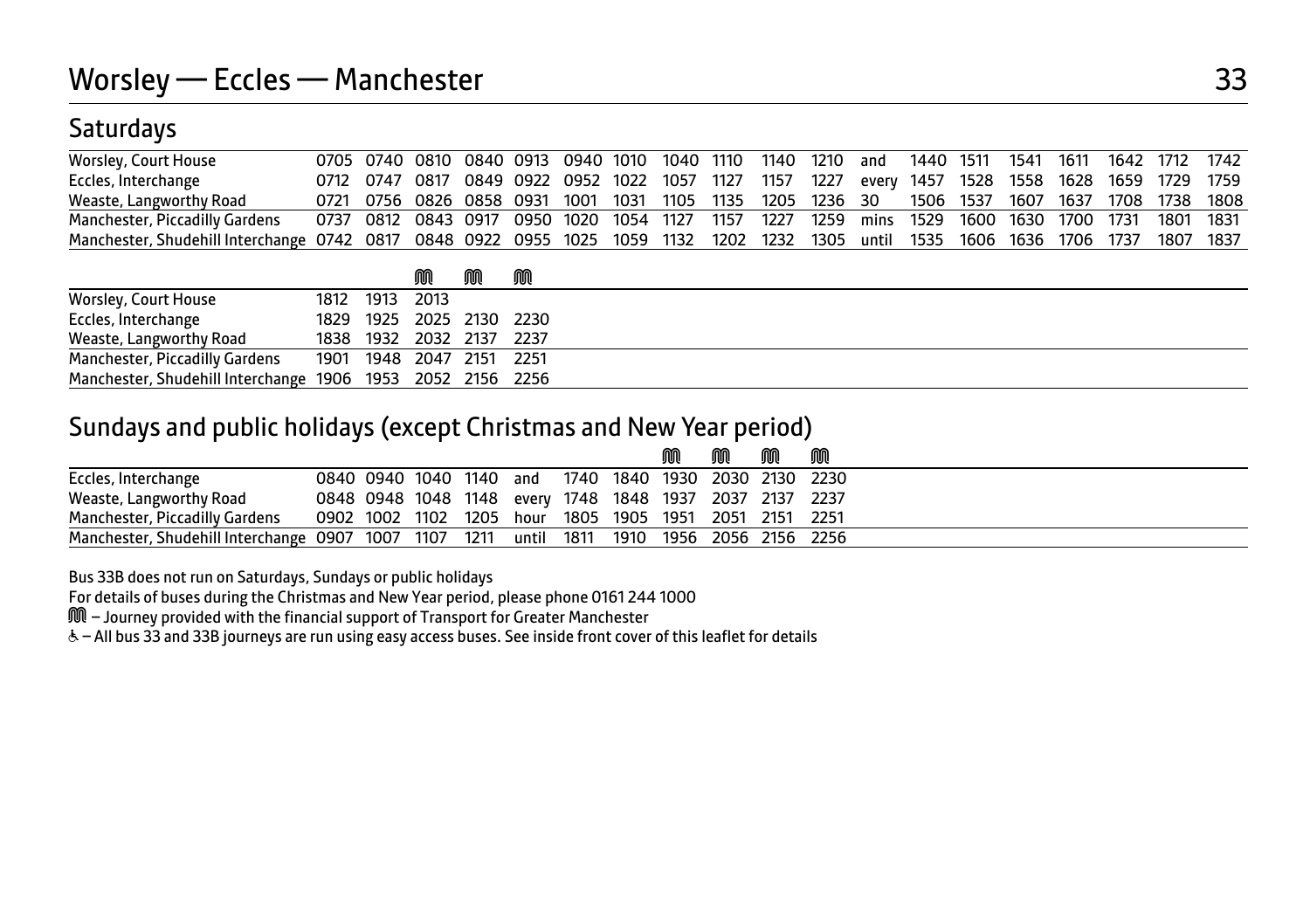### Mondays to Fridays

|                                                                                                                                |                                       |  |  |  |                        |  |  |                                                                                             |  | M                                                                                                | M |
|--------------------------------------------------------------------------------------------------------------------------------|---------------------------------------|--|--|--|------------------------|--|--|---------------------------------------------------------------------------------------------|--|--------------------------------------------------------------------------------------------------|---|
| Manchester, Shudehill Interchange 0545 0615 0639 0710 0745 0810 0845 and 1345 1415 1445 1515 and 1745 1815 1845 1915 2000 2100 |                                       |  |  |  |                        |  |  |                                                                                             |  |                                                                                                  |   |
| Manchester, Piccadilly Gardens                                                                                                 |                                       |  |  |  |                        |  |  |                                                                                             |  | 0550 0621 0645 0717 0752 0817 0852 every 1352 1422 1452 1522 every 1752 1822 1852 1922 2006 2106 |   |
| Weaste, Langworthy Road                                                                                                        | 0605 0636 0700 0734 0810 0835 0909 30 |  |  |  | 1409 1440 1510 1542 30 |  |  |                                                                                             |  | 1812 1843 1908 1938 2019 2119                                                                    |   |
| Eccles, Interchange                                                                                                            |                                       |  |  |  |                        |  |  |                                                                                             |  | 0612 0644 0708 0746 0822 0847 0921 mins 1421 1452 1522 1554 mins 1824 1855 1920 1950 2028 2128   |   |
| Worsley, Court House                                                                                                           |                                       |  |  |  |                        |  |  | 0625 0657 0721 0759 0835 0900 0935 until 1435 1509 1539 1613 until 1843 1909 1934 2002 2040 |  |                                                                                                  |   |
|                                                                                                                                | M                                     |  |  |  |                        |  |  |                                                                                             |  |                                                                                                  |   |
| Manchester Shudebill Interspange 2200 2200                                                                                     |                                       |  |  |  |                        |  |  |                                                                                             |  |                                                                                                  |   |

| Manchester, Shudehill Interchange 2200 2300 |           |      |
|---------------------------------------------|-----------|------|
| Manchester, Piccadilly Gardens              | 2206 2306 |      |
| Weaste, Langworthy Road                     | 2219 2319 |      |
| Eccles, Interchange                         | 2228 2328 |      |
| Worsley, Court House                        |           | 2340 |

Bus 33B does not run from Manchester

M – Journey provided with the financial support of Transport for Greater Manchester

W– All bus 33 and 33B journeys are run using easy access buses. See inside front cover of this leaflet for details

**Summer times:** between mid July and early September, some timetables will be different. Check www.tfgm.com for details